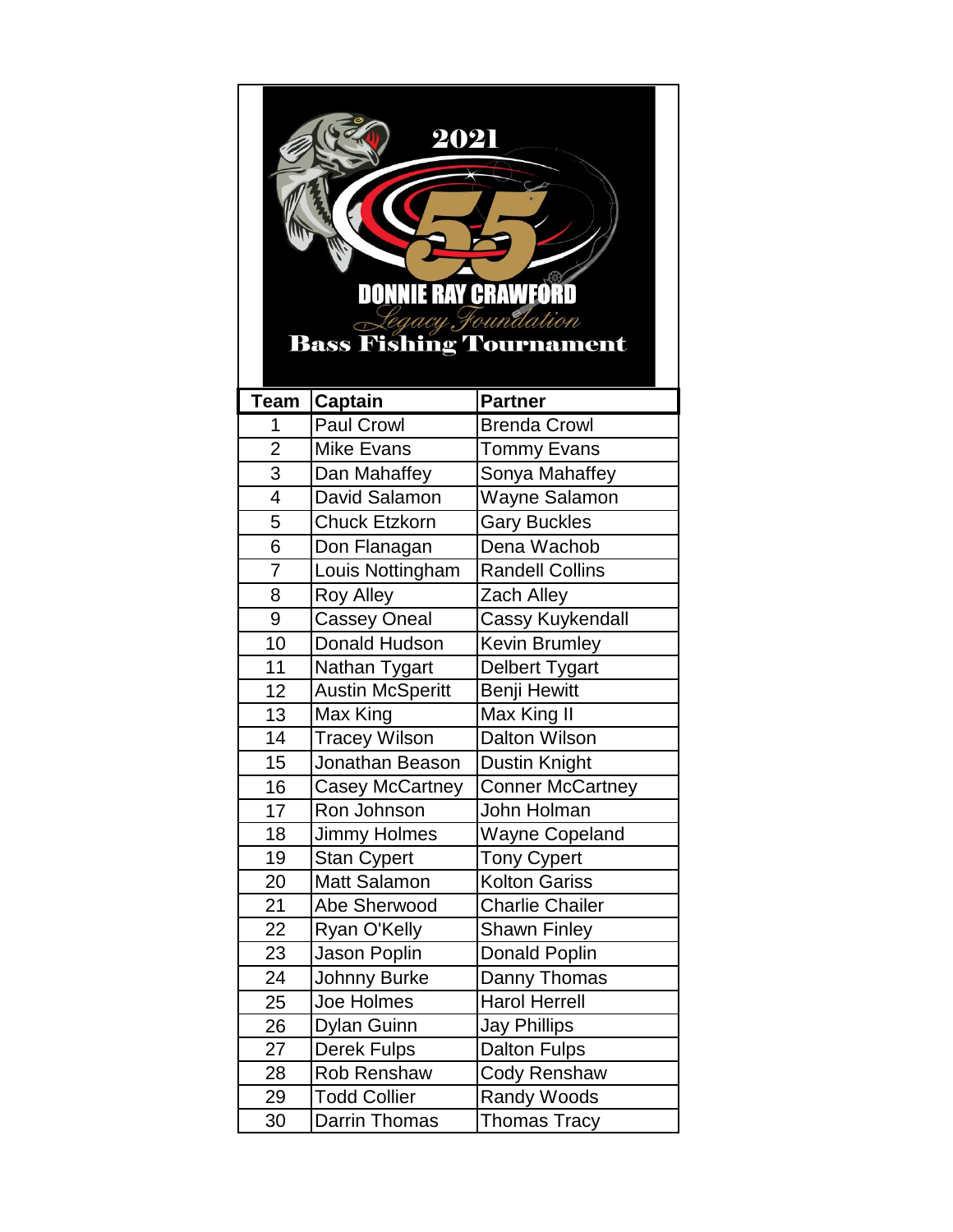| 31 | Doug Meier               | Jimmy Green             |
|----|--------------------------|-------------------------|
| 32 | Eric Kimura              | Fin Kimura              |
| 33 | <b>David Parker</b>      | <b>Austin Parker</b>    |
| 34 | <b>Rick Payne</b>        | Dave Bradley            |
| 35 | <b>Tony Giles</b>        | <b>Johnathon Giles</b>  |
| 36 | Tommy Thompson           | Tommy Thompson          |
| 37 | <b>Derrick Williams</b>  | John Ellis              |
| 38 | <b>Bob Clark</b>         | <b>Wendy Clark</b>      |
| 39 | <b>Brian Roberts</b>     | <b>Robbie Sherrell</b>  |
| 40 | <b>Craig Powell</b>      | <b>Ethan Powell</b>     |
| 41 | Douglas Roberts          | <b>Kyle Thayer</b>      |
| 42 | <b>Roy Perry</b>         | <b>Ray Lively</b>       |
| 43 | <b>Phillip Patterson</b> | <b>Jaxson Humpries</b>  |
| 44 | <b>Calvin Eubanks</b>    | <b>Cody Eubanks</b>     |
| 45 | <b>Charlie Douglas</b>   | Jim Douglas             |
| 46 | David Templeton          | Shawn Templeton         |
| 47 | <b>Michael Burke</b>     | Dewayne Evans           |
| 48 | Edgar Basham             | <b>Justin Basham</b>    |
| 49 | <b>Robert Hay</b>        | Ross Hay                |
| 50 | Danny Duncan             | Danny Duncan            |
| 51 | <b>Tom Stephens</b>      | Jeremy Jones            |
| 52 | <b>Branson Phillips</b>  | <b>Brayden Phillips</b> |
| 53 | Danny Smith              | Justin Dobson           |
| 54 | <b>John Paul Thomas</b>  | <b>Brett Brumnett</b>   |
| 55 | <b>Shawn Atwell</b>      | <b>Carter Atwell</b>    |
| 56 | <b>Michael Bury</b>      | <b>Jeff Martin</b>      |
| 57 | <b>Allen Hill</b>        | <b>Tim Switala</b>      |
| 58 | Kyle Ray                 | Josh Johnston           |
| 59 | <b>Toby Buca</b>         | <b>TBA</b>              |
| 60 | Mike Jones               | <b>Derrick Jones</b>    |
| 61 | <b>Carl Willige</b>      | Kyle Willige            |
| 62 | <b>Ronald Boatright</b>  | Ken Cardoza             |
| 63 | <b>Chase Patterson</b>   | Danny Joe               |
| 64 | Max Klein                | Alex Trejo              |
| 65 | Jeremy Monteggia         | <b>Harry Segress</b>    |
| 66 | <b>Ron Myers</b>         | <b>Everett Myers</b>    |
| 67 | <b>Casey Buechler</b>    | Jim Bryant              |
| 68 | <b>Scott Sawyer</b>      | Jason Barnett           |
| 69 | Derek Winsworth          | <b>Randy Winsworth</b>  |
| 70 | John Kiska               | Johnny Ray              |
| 71 | <b>Troy Furr</b>         | <b>Kris Lee</b>         |
| 72 | Jeremy Scheulen          | Preston Scheulen        |
| 73 | DJ Burgess               | Cole Beck               |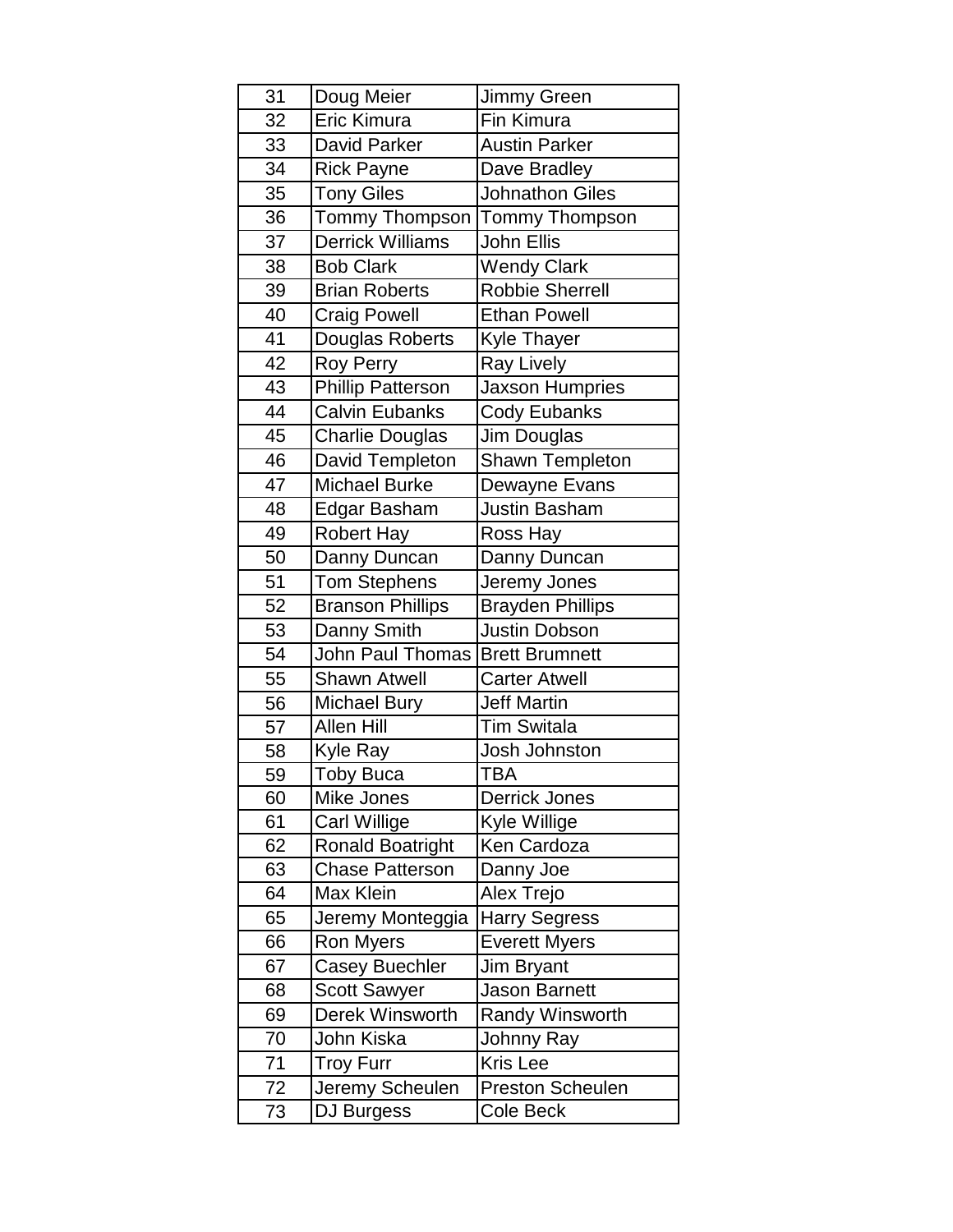| 74  | David McDuffee           | Wacey McDuffee          |
|-----|--------------------------|-------------------------|
| 75  | Jerry Harrison           | <b>Kevin Harrison</b>   |
| 76  | Jason Lair               | <b>Landon Ellis</b>     |
| 77  | <b>Bart Selvidge</b>     | Lisa Selvidge           |
| 78  | Joe Marveggio            | <b>Greg Falleur</b>     |
| 79  | <b>Billy James</b>       | Larry Williams          |
| 80  | <b>Chuck Stierwalt</b>   | <b>Clint Bookout</b>    |
| 81  | <b>Chris Atchison</b>    | <b>Tommy Hart</b>       |
| 82  | Josh Lane                | <b>Rickey Allen</b>     |
| 83  | <b>Richard Rose</b>      | Jackie Roach            |
| 84  | Ronnie Myers             | Rhonda Myers Pollard    |
| 85  | Ryan Majors              | Josh Giem               |
| 86  | Jon Ray                  | <b>Tanner Ray</b>       |
| 87  | Josh Hathcoat            | <b>Steve Hathcoat</b>   |
| 88  | <b>Ryan Eubanks</b>      | <b>Charles Vandever</b> |
| 89  | <b>Jake Crutchfield</b>  | Ty Crutchfield          |
| 90  | <b>Russ Tobeck</b>       | <b>Tom Koepsel</b>      |
| 91  | Garett Jacobson          | <b>Fischer Medlin</b>   |
| 92  | <b>Chris James</b>       | Angela James            |
| 93  | <b>Christopher Dugan</b> | Sierra Skaggs           |
| 94  | <b>Timmy Ellis</b>       | <b>Ethan Ellis</b>      |
| 95  | Alan Casey               | Crista Casey            |
| 96  | <b>Tate Brumnett</b>     | <b>Eli Brumnett</b>     |
| 97  | Jerry Higgins            | Coy Dooley              |
| 98  | Dean Martin              | <b>Conner Collins</b>   |
| 99  | <b>Matt Horn</b>         | Tom Horn                |
| 100 | <b>Brian Potter</b>      | <b>Eli Potter</b>       |
| 101 | <b>Dennis Barnes</b>     | <b>Andrew Hulsey</b>    |
| 102 | Joel Mackey              | Joel Bean Mackey        |
| 103 | Josh McElhaney           | Karen McElhaney         |
| 104 | Darren McElhaney         | <b>Dudley McElhaney</b> |
| 105 | Jason Scheulen           | Parker Scheulen         |
| 106 | <b>Jody Herrel</b>       | Payton Hanes            |
| 107 | <b>Austin Beighle</b>    | <b>Justin Bonham</b>    |
| 108 | Ross Hill                | <b>Baylen Giulioli</b>  |
| 109 | <b>Garrett McCrackin</b> | <b>Charles Williams</b> |
| 110 | <b>Billy Merrell</b>     | Nicholas Kuykendall     |
| 111 | <b>Brandon Heath</b>     | <b>Zach Albritton</b>   |
| 112 | Ricky Gragg Jr.          | <b>Jesse Gordon</b>     |
| 113 | John Richey              | <b>Brendon Wiseley</b>  |
| 114 | Doug Juby                | Wyatt Juby              |
| 115 | Jason Lower              | David Pete              |
| 116 | <b>Frank Clymer</b>      | <b>Bill Raby</b>        |